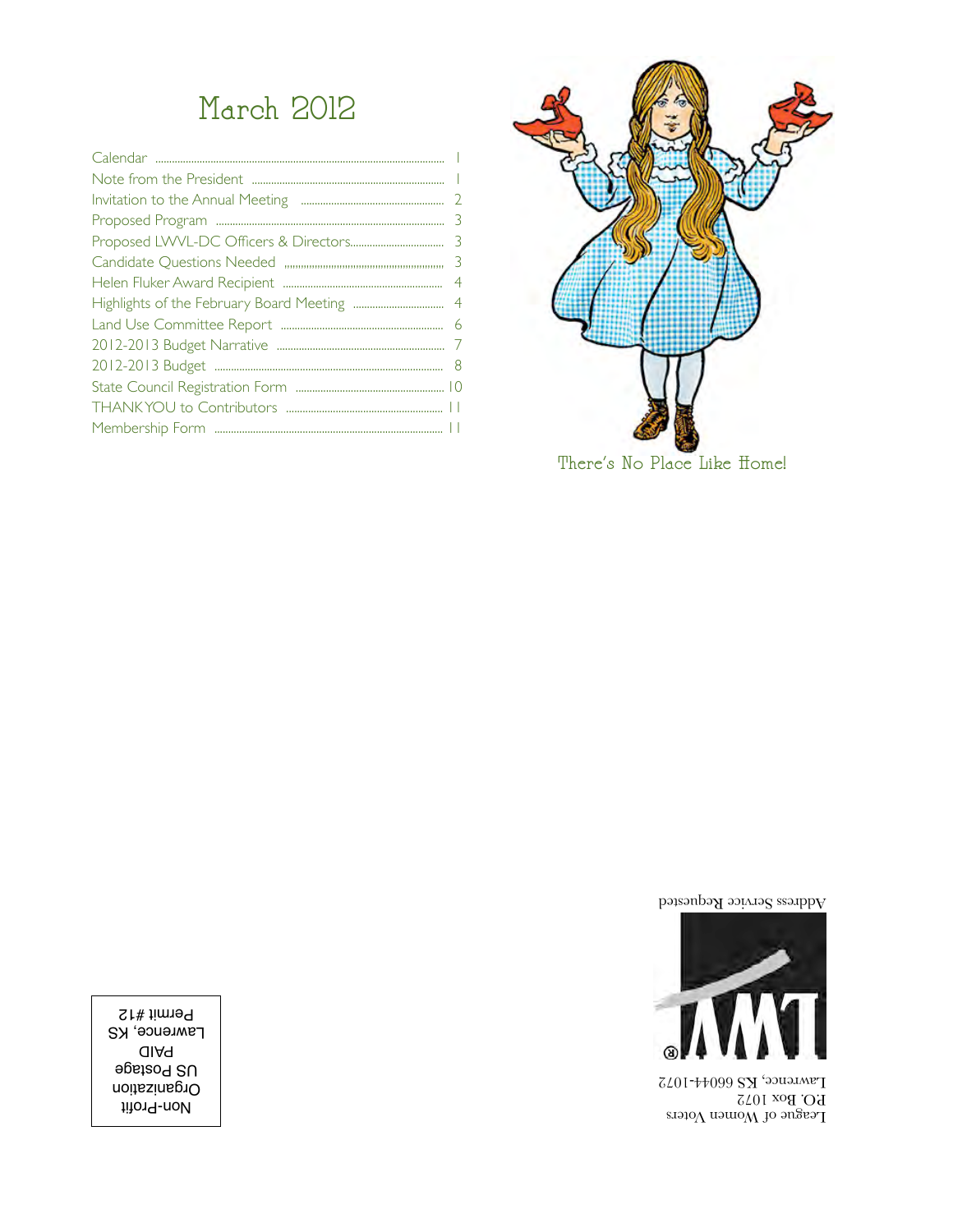# **The VOTER**

### Bulletin of the LWV of Lawrence-Douglas County, KS

The League of Women Voters is a non-partisan political organization encouraging the informed and active participation of citizens in government and influencing public policy through education and advocacy.

|                         | President::<br>Membership:<br>Voter Editor:<br>Local League:<br>State League: | 843-2784<br>Kay Hale<br>kayhale39 @ att.net<br>Carrie Lindsey<br>carrieblindsey @ yahoo.com<br>766-8561<br>Ruth Lichtwardt<br>841-5419<br>lightwatcher @ gmail.com<br>http://www.lawrenceleague.com<br>http://www.lwv.org<br>National League:<br>http://www.lwvk.org<br>lwyks@sbcglobal.net<br>League Calendar |
|-------------------------|-------------------------------------------------------------------------------|----------------------------------------------------------------------------------------------------------------------------------------------------------------------------------------------------------------------------------------------------------------------------------------------------------------|
| Saturday,<br>March 24th | 7:00 PM                                                                       | Land Use Committee Meeting. Community Mercantile Meeting Room, 901 Iowa St.                                                                                                                                                                                                                                    |
| Thursday,<br>April 12th | 7:00 PM                                                                       | LWVL-DC Board Meeting. First United Methodist Church, 946 Vermont St. All<br>League members are invited to attend.                                                                                                                                                                                             |
| Saturday,<br>April 14th | 9:00 PM                                                                       | <b>VOTER Submission Deadline.</b> Please send all submissions to lightwatcher @ gmail<br>. com                                                                                                                                                                                                                 |
| Saturday,<br>April 21st | 11:30 AM                                                                      | LWV-L/DC Annual Meeting, Smith Center, Brandon Woods, 4730 Brandon Woods<br>Terrace.                                                                                                                                                                                                                           |
| Saturday,<br>April 21st | 7:00 PM                                                                       | Land Use Committee Meeting. Community Mercantile Meeting Room, 901 Iowa St.                                                                                                                                                                                                                                    |
| April 27th &            |                                                                               | LWVK State Council, Salina Ramada Inn and Convention Center, Salina, KS. More                                                                                                                                                                                                                                  |

| 28 <sub>th</sub><br>Saturday, | $10:00$ AM - | details at www.lwvk.org/calendar.html<br><b>Privatization Study - Consensus Meeting.</b> First United Methodist Church, 946 Ver- |
|-------------------------------|--------------|----------------------------------------------------------------------------------------------------------------------------------|
| May 5th                       | Noon         | mont.                                                                                                                            |
| June 8 - 12th                 |              | LWV-US National Convention, Washington D.C. Register online.                                                                     |

### A Note from President Kay Hale

At the last Board meeting, we discussed the budget and someone asked, "What do local League members get in return for our per member payments (PMP) to State and National League?" That's a good question.

PMP amounts are \$18 per member paid to State League and \$30 per member paid to National League, for a total of \$48. Our local League membership dues are \$50, which leaves \$2 per member to support our local League activities. That's not adequate so we engage in fundraising activities. (See article on page 11 thanking donors for their contributions.)

It is important to realize that each level of the League is responsible for the well being of the League as a whole. The League of Women Voters is greater than the sum of its parts.

Benefits derived from the National League:

• LWV-US has clout in Washington, D.C.! That is made possible by its professional staff, registered lobbyists and active members nationwide.

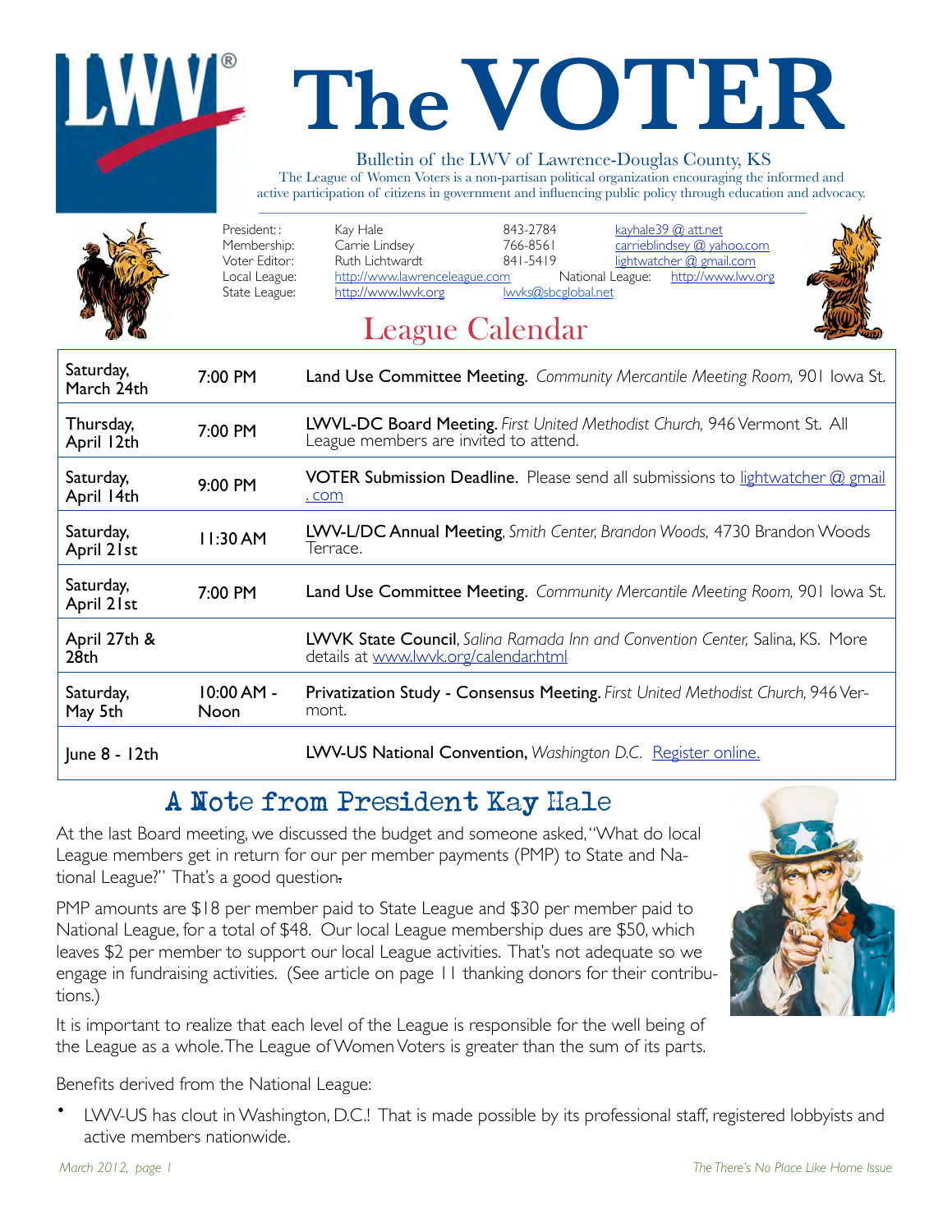- LWV-US mobilizes its members online, by issuing Action Alerts. Just last week I asked my Senator to oppose the Blunt- Rubio Amendment when I learned it was an appropriate time.
- LWV-US organizes its members to develop a program of study and action, adopted at the biannual National Convention.

Benefits derived from the Kansas State League:

- State educational fund money now pays for statewide coverage of the online voters guide, Vote 411. Vote 411 informs voters and increases recognition for the League in Kansas.
- LWVK Legislative E-Report provides timely information about the Kansas Legislature when in session. An observer, under contract with LWVK, writes the report. The Legislative E-report is invaluable.
- LWVK sponsors candidate forums. Perhaps you remember the debate between Chris Kobach and Chris Biggs, which took place at the 2010 League Day.
- LWVK testifies on legislative proposals before the Kansas Legislature.

I hope this message answers the questions about what a local League member receives in return for our PMP payments to State and National League.

Please remember this message when we discuss raising dues at the Annual Meeting. The last time local dues were raised was at the 2007 Annual Meeting.

> Please make your reservation to attend the League of Women Voters Annual Meeting and Luncheon Saturday, April 21, 2012

 Registration at 11:30 AM Lunch at noon followed by a keynote presentation:

"What's up with the LWV Privatization Study?" Presenter: Former KS Ass't Attorney General Camille Nohe

Annual Business Meeting 1:00 – 2:30 PM

RSVP to Kay Hale kayhale 39@att.net or 785-843 Reservations must be made by Tuesday, by April 17th

Cost of Lunch is \$14.00 Attendance at the business meeting is free.

The event will be at the Smith Center 4730 Brandon Woods Terrace

### Luncheon Menu

Parmesan Rolls, Homemade Chicken Salad, Meatloaf with Bernaise Sauce, Steamed Asparagus with Orange Butter, Pasta Salad, Roasted New Potatoes & Turtle Cheese Cake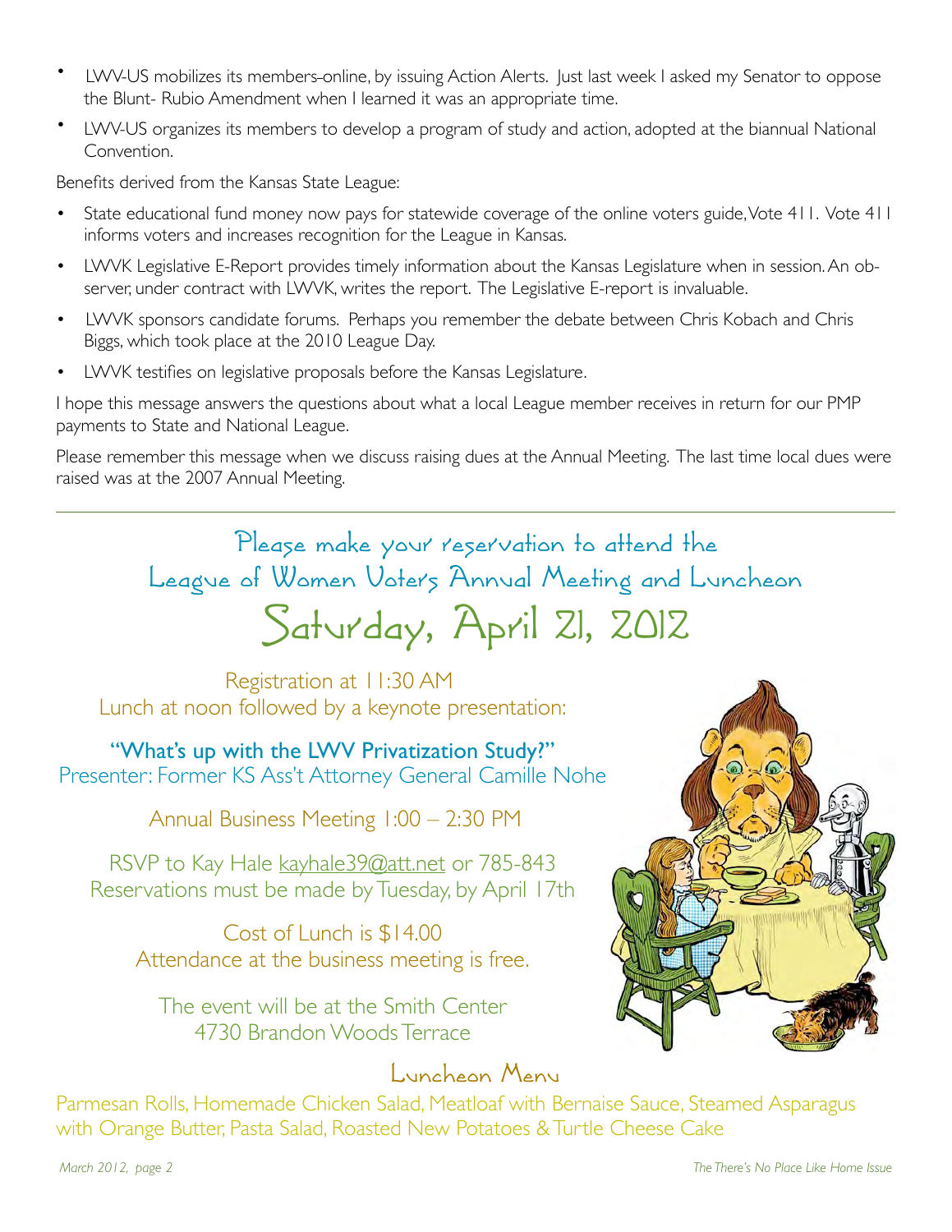

### Hear Ye! Hear Ye! Proposed Program Announcement

Members are hereby notified of the Proposed Program for 2012-14. On March 8th, the LWV-L/DC Board of Directors formulated a Proposed Program for consideration by members at the Annual Meeting slated for April 21st.

One might ask, "What is Program?"

According to our bylaws, "program" consists of either: 1) "action to implement the Principles of the League of Women Voters or 2) those governmental issues chosen for concerted study and action."

This year's Proposed Program addresses two different subjects, which may be considered independently. Both of the subjects involve a review of an existing LWV-L/DC statement of position. Each review is described here:

### Social Policy Position #3

Review the position on Housing for Low Income Groups.

### Local Government Position #12

Review the position on Local Board and Commissions with respect to county school boards, and the use of task forces, which are not covered in the position statement. The plan is for a review committee to conduct a one-year review of the position statement. Only if the review committee finds that a restudy is necessary, would a concerted one-year restudy would be undertaken.



The recommendations for Proposed Program were made by participants at the Program Planning session and were agreed upon by the Board of Directors. Each subject will be voted upon at the Annual Meeting on April  $21st$ 

### Proposed slate of LWVL-DC Officers and Directors for 2012-2013

#### Officers:

Carrie Lindsey, President David Burress, President Elect (with the provision that next year we nominate a Co-President to serve with him in 2013-2014) Milton Scott, Vice-President Caleb Morse, Secretary Marjorie Cole, Treasurer

#### Directors Returning to the Board:

Bonnie Dunham James Dunn Melinda Henderson Ruth Lichtwardt

### Directors New to the Board:

Margaret Arnold Sally Hayden Cille King Marlene Merrill



Non-Board Members of Nominating Committee: Sharon Brown, Kay Hale, Mary Lou Wright

### Candidate Questions Needed

In preparation for the fall elections, the State League has asked each local league to submit two questions at State Council for the following races:

- National Congressional
- State Senate
- State House

The State League will then choose questions to be placed on the state Vote411.org site for the candidates to answer. Please submit questions to Kay Hale at kayhale39@att.net by April 10th. Thank you! *- Melinda Henderson*

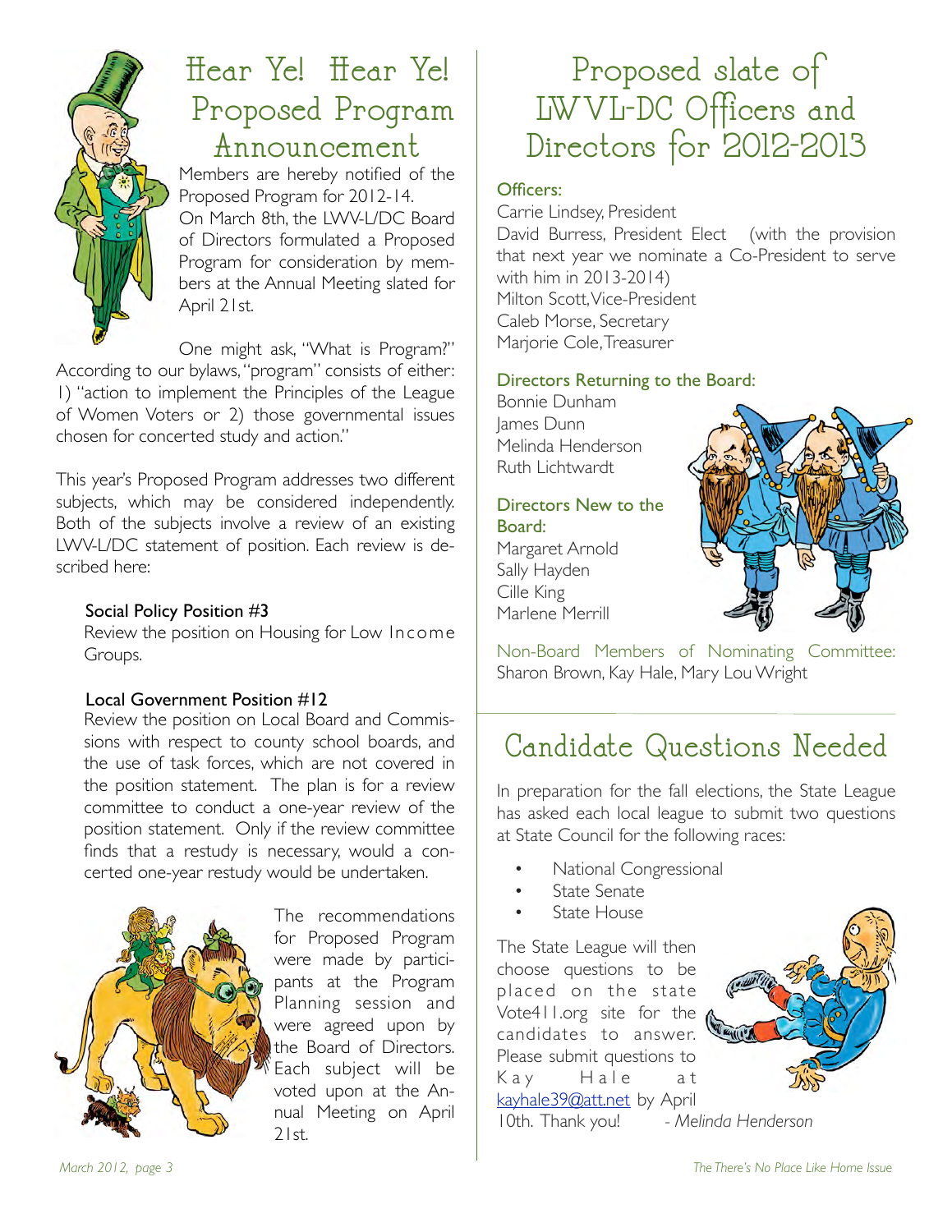### Scott Criqui is 2012 Fluker Award Recipient

The winner of the Thirteenth annual Helen Fluker Open and Accessible Government Award is Scott Criqui,

the Human Resources Manager for Trinity in-Home Care. On Saturday, March 3, forty five persons gathered to honor Scott at a luncheon held at the Smith Center at Brandon Woods.

The Fluker Award honors a Douglas County resident who shows leadership in promoting citizen participation in government. Through his efforts in Human Relations and Voter Education, Scott Criqui has been an encouraging force for all to have the opportunity to be active participating citizens.

Scott is currently Chair of the Lawrence Human Relations Commission, Vice President of the Kansas State Transgender Education Project (K-STEP), and serves on the board of the Lawrence/Douglas County Chapter of the Kansas Equality Coalition and formerly on the Lawrence Traffic Commission. He has worked for Headquarters Counseling Center and as a volunteer coordinator for Hospice Care of Douglas County. He is active in the Voter Education Coalition and the Kids Vote program, volunteers at his neighborhood polling location, and participates in the KS Human Resource Managers (KS-SHRM) get out the vote program.

He offers assistance to human resource managers to help them understand rules and laws about voting.



Scott has been a leader of education efforts to inform city leaders and citizens about the discrimination faced by members of the LGBT community. As a result, the City Commission has voted to include Gender Identity as a protected class in the Lawrence Human Relations Code. """" *- Jan Roth*

### Highlights of the February Board Meeting 9 Feb 2012, 7–9 pm, First Methodist Church.

Present: Kay Hale (President), Marjorie Cole (Treasurer), Caleb Morse (Secretary); Directors: David Burress, Bonnie Dunham, James Dunn, Bob Duver, Melinda Henderson, Ruth Lichtwardt. Absent: Carol Jacobson, Chris Lempa, Carrie Lindsey, Milton Scott. Members present: Lee Ann Duver, Gary Hale.

Treasurer's report. Marjorie reported total income for Jan of \$205.00 and expenses of \$1105.56.

As of Feb 1, balances in various accounts were as follows: Checking =  $$1696.19$ ; Money Market =  $$4396.19$ ; Stucky =  $$7112.20$ ; Judiciary =  $$1088.58$ ; Dues Scholarship Fund (subset of checking)  $=$  \$5.00. One dues scholarship was awarded in Jan. As of 9 Feb, this year's Fund Drive has raised \$1,665.

President's report. Kay reported on the following: Letter to the Editor. On Jan 21, the LJW published a letter to the editor signed by Kay as League President calling attention to the impact of the governor's tax plan. We have received many positive comments about this letter. Kay thanked Marjorie for editing the final product.

Forum Evaluation. On Feb 4, the League and Kansans United in Voice & Spirit co-sponsored a community forum billed as Kansas Tax Policy Proposals and You. A panel made up of a city commissioner, a county commissioner and a school board member was moderated by KU Political Science professor Burdette

Loomis. Sixty-seven residents participated in the forum, of which approximately one-third were League members. Participants and panelists expressed concern about the implications of proposed tax policies and asked what we can do. Loomis answered, "Lobby and make your opinions known to the Legislature. Work with groups who share your views. Join coalitions. Lobbying also helps to prevent things from being done." An article announcing the Tax Forum appeared in the LJW along with a listing on its Daily Calendar. Kay thanked Carol for planning the event, Bonnie for submitting the news release, Bob and Lee Ann for providing refreshments and Gary for taking some photos.

LWVK Nominating Committee. Kay is serving on the LWVK Nominating Committee, which is seeking a candidate for Treasurer or Co-Treasurer. Longtime LWVK treasurer Lee Rowe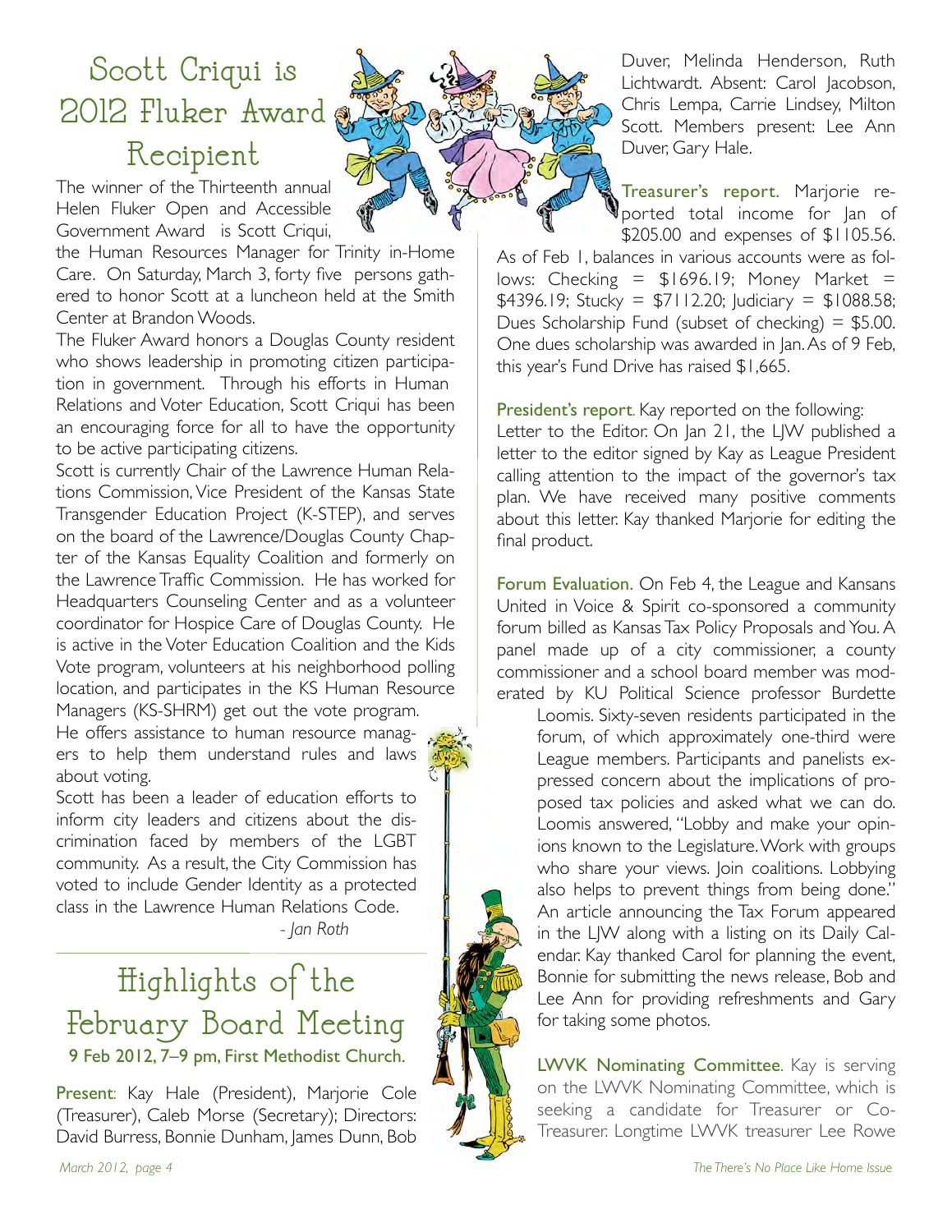is willing to work with a co-treasurer to provide training for the position.

Annual Meeting. The 2012 Annual Meeting to be held Saturday, Apr 21, at the Smith Center at Brandon Woods. The Voter should be mailed by Mar 19 to assure that members receive the following notices at least one month prior to the annual meeting: Report of the Nominating Committee, statement of recommended National Program, statement of LWV-L/DC proposed Program, proposed budget for the 2012–2013 year. Melinda volunteered to format the 2012–2013 Membership Directory for distribution at the meeting, Mary Margaret Rowen will confirm catering arrangements, David will serve as parliamentarian, and Kay will appoint Carrie, Marjorie, and Milton to serve on the budget committee.

#### Action Items.

Proposed Revisions to LWV/LDC Policies. To the proposed revisions discussed at the Jan meeting, Marjorie and Caleb had added a policy on website administration. Caleb (Ruth) moved adoption with this change; carried. The revised policies will be posted on the website.

Consider a proposed change to the 2010 Program study. After some discussion, we decided that what is needed for the study How Can Voter Participation Be Increased? is some kind finding of informal inquiry, detailing the reasons for abandoning the study. (Namely, that the results of such a study are obvious and that what is really needed is an action aimed at increasing voter turnout.)

Formulate proposed program to be submitted to the 2012 Annual Meeting. At the Jan 28 program planning meeting, members of LWV L-DC recommended [A] that we make a formal recommendation to LWVUS to undertake no new program for 2012-2014, concentrating instead on voter assistance and action on positions, and [B] that LWV L-DC consider for adoption three local studies. These were [1] a review of our  $\frac{d}{d}$ position on Boards and Commissions (Local Government, #4; 1 year review, with a 1 year re-study if recommended as necessary by the review committee) with respect to county

school boards and use of task forces; [2] a study of the Amtrak station and whether the city should consider purchasing it for use as a transportation hub for Lawrence; and [3] a review of the statement of position on housing for low income groups. Caleb (Ruth) moved to forward the recommendation No New National Study to LWVUS; carried. It was decided that recommendations for local studies 1 and 2 should be fleshed out prior to the Mar board meeting, at which time we will consider them further. In the meantime, David (James) moved to identify a review of the statement of position on housing for low income groups as a proposed program for the next two years; carried.

#### Committee Reports.

Membership Report. Marjorie reported that, as of Jan 31, we have 122 regular members (71 single, 18 1st household, 19 2nd household), 12 honorary members, and 2 student members.

Membership and Leadership Development. Bonnie reported on activities related to the Brown Bag Lunch planned for Susan B. Anthony's birthday (15 Feb), featuring speaker KU professor Kim Warren, a quiz with prizes!, and cupcakes with green (=give), white (women), and violet (the vote!) icing.

LWVUS Privatization Study. Bonnie reported that we need to decide whether or not to participate in this study, and what angle we should take, if we do. David (Bonnie) moved to participate in the study, holding a consensus meeting on Apr 28, with Annual Meeting serving as an educational meeting on the issue of privatization; carried.

Voter Services. Melinda reported that she had followed up her earlier discussion with Jamie Shew with an email, but was still awaiting a response. She is presently working a couple ideas for voter registration projects in the local high schools. James offered to look into the status of the Voter Education Coalition and any plans the group may have for the upcoming election cycle.

LWVK Board. James reported that the next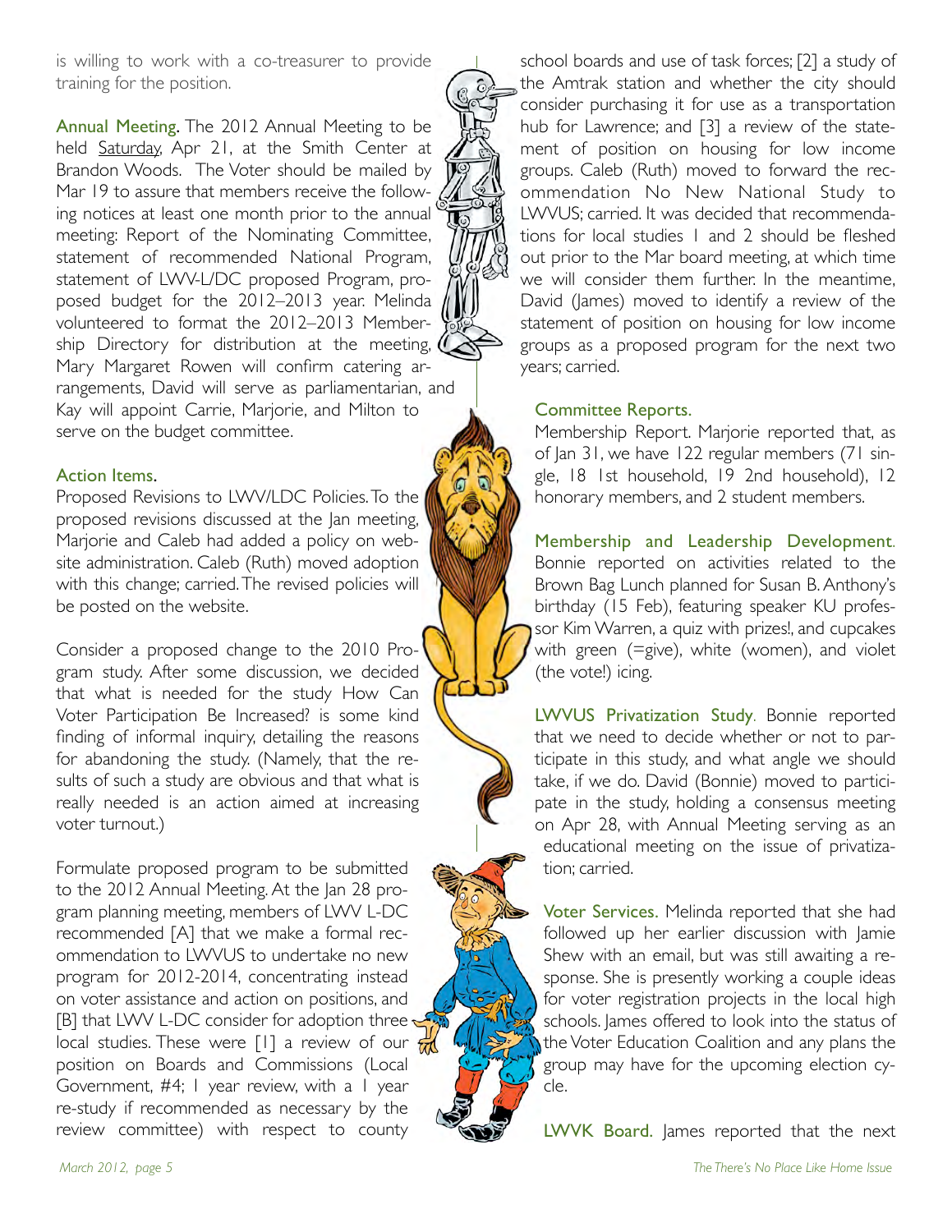meeting of the State board will take place on League Day (15 Feb). There are many items to cover at that meeting. Kay noted that Lawrence League members Carol, Gary, Jane Bodle, Lee Ketzel, and Marilyn Roy all planned to attend.

*- Caleb Morse*

 $\overline{\phantom{a}}$ 

### Land Use Committee Report

T h e

Land Use Committee (LUC) met on Saturday, 7:00 p.m., February 25 at the Merc to study the items on the Planning Commission (PC) Feb. 27 and 29 Agenda. We discussed all of the items but there were none on which the Committee voted to write letters to the PC. However, all of the items are worthy of comment.

The first issue (not a listed item) that the PC was asked to approve was a waiver on the minor subdivision plat for the Lawrence Public Library regarding the placement of the access driveways onto Kentucky and Vermont. There is one existing driveway on Vermont. On Kentucky, the three proposed driveways are "right-in-right out." The City Engineer has determined that although these do not conform to the access management standards, they do not pose safety hazards, and therefore granted the waiver. OUTCOME: the PC approved the waiver requests. [Note: minor subdivisions are approved by the Planning Director rather than by the PC.]

Items No. 1A and 1B were a request to reconfigure the single family and duplex areas for Fairfield Farms East and grant a waiver for sidewalks for



only one side of streets. The reconfiguration would not have fundamentally changed the relationships of the lots. The justification for eliminating the sidewalk on one side was based on cost: these lots are for firsttime owners and the developers wanted to make them affordable. OUT-COME: both requests were approved.

Item No. 2 was

to renew the Special Use Permit for the downtown location of the Lawrence homeless\_Community Shelter for one year. OUT-COME: approved.

Item No. 3 was to change the Final Development Plan of Bauer Farm to relocate a proposed drivethru restaurant from the east side of Champion Drive

to the west side. This clusters the three drive-thru restaurants on the same side. OUTCOME: approved.

Item No. 4 was the Comprehensive Plan (CP) Amendment to Horizon 2020 that would add the "North Mass Development" to the Downtown area. This is a proposal for a mixed-use (commercial, residential, office) development of a little over 20 acres in North Lawrence immediately west of the north end of the Massachusetts St. bridge on the banks of the Kansas River. The Downtown provisions of the CP would be modified to include this area along with limiting language that would include, among other things, design features, parking requirements and a limit on total acreage per individual retail use to 25,000 square feet. We sent a letter earlier on this request objecting to adding more commercial to the total acreage in the city. The North Lawrence and the Downtown Lawrence Associations sent letters supporting the request. OUTCOME: PC motions to defer, deny and approve all tied, thus failing. The effect is a recommendation to deny when forwarded to the City Commission (CC).

Items No. 5a through 5g were all requests for the rezoning to CD (Downtown Commercial) of

the North Mass Development individual property ownerships that are now incorporated into ''Exchange Holdings LLC," the single property owner of record. OUTCOME: the PC recommended approval 5-4. [Note: This outcome creates a problem of non-conformance to the CP and would make the rezoning to CD



*March 2012, page 6 The There's No Place Like Home Issue*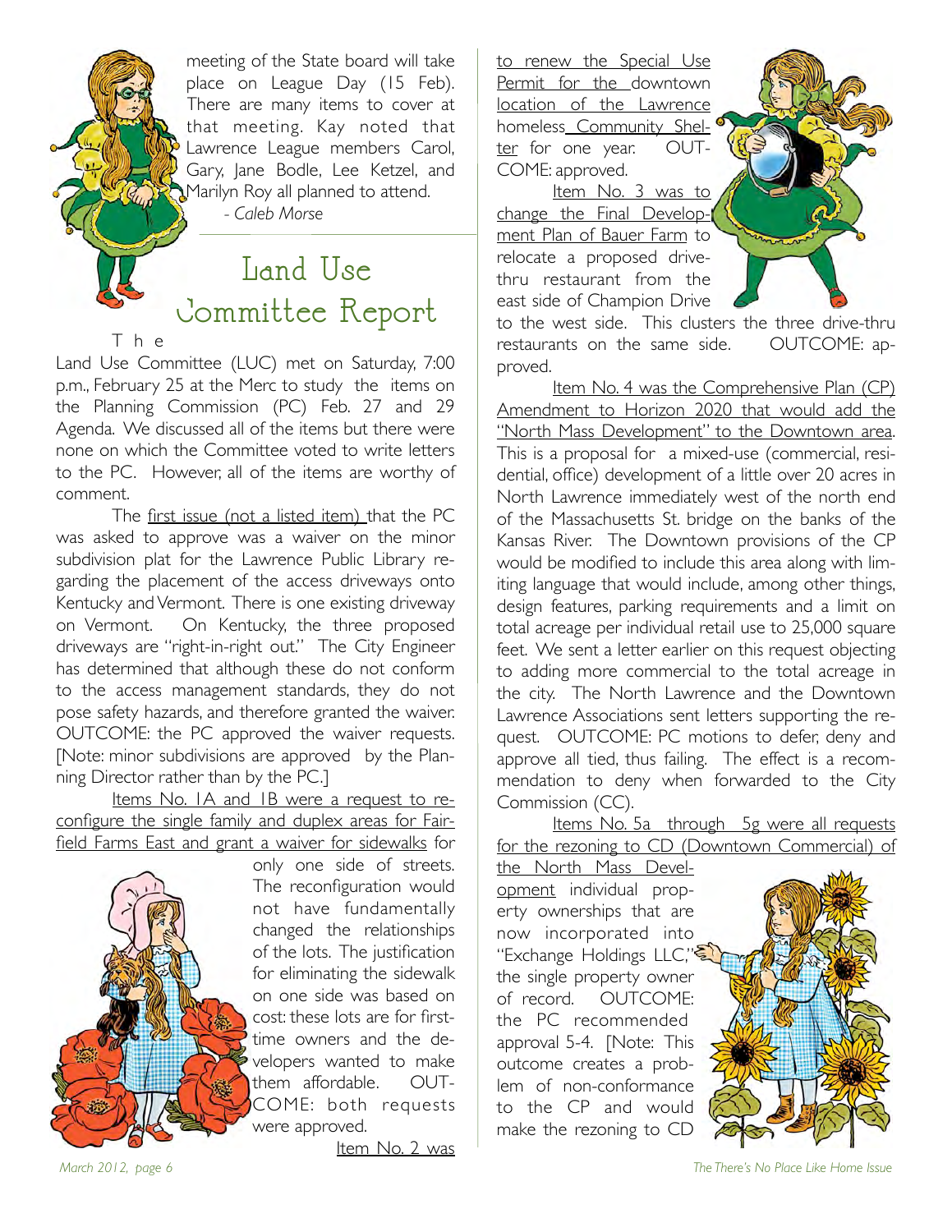very much in question if the City Commission doesn't approve the CP text amendment. The issue has some very loose ends.]

Iltem No. 6 was the Final Plat for Bauer Farm Fifth Plat which includes, a 4-acre single lot for Theatre Lawrence (formerly known as Lawrence Community Theater). The proposed use for this lot is to build their new facility. It is located in the northern portion of the commercial area of Bauer Farm and east of Champion Lane, with access to Bauer Farm Drive (an internal street) and thereby to Champion Lane and Trail Road. It was reviewed by the PC because it is a Planned Unit Development. OUTCOME: approved.

Item No. 7 was a text amendment to the Lawrence Land Development Code (LDC) that included a new industrial district, the Medium Industrial

District (IM), which is intermediate in intensity between the IG (General Industrial) and IL (Limited Industrial) and does not permit commercial uses. In addition, the use "Truck Stop" was separated out of the Fuel Sales uses category and created as a separate use. [We didn't realize

the implications of this

change at the time. It now will allow the type of truck stop that is very large, acts as a truck depot and overnight stop, and is extremely intense in terms of land use and impact. This is a new situation that bears close monitoring.] OUTCOME: approved.

The next two item series were for rezoning, Special Use Permits and Preliminary Plats for pump sta-

tions (for lifting sewerage) for two sites located on the developing east side of Lawrence. The requested variances were for deferring sidewalks and proper frontage access for later development. These are on publicly owned land. OUTCOMES: approval.

The last item, No. 10, was for a text amendment (TA) to the Douglas County Zoning Regulations to establish tourism as a use in the County A (Agriculture) District. OUTCOME: deferred for additional "committee processing." [Note: the item appeared very late on the website and LUC didn't have time to review it.]

### 2012-2013 Budget Narrative

The Executive Board's proposed budget is based on several policy decisions that will need to be ratified by the membership.

1. Proposed dues increase after April 23.

Dues for 2012-2103 received after April 23 will increase from \$50 to \$55 for individuals, and from \$75 to \$85 for households. Scholarships will continue to be available (paid for by special contributions), and dues for students will remain at \$20.

Rationale: State and national Per Member Payments (PMPs) have been increasing over time. In the 2012- 13 fiscal year, the PMP is \$30 for each full member for

> national and \$18 for state. Under the existing dues structure, only \$2 per individual member is left for local operations after we pay PMPs.

2. Proposed special election year voter ed project.

The board voted to recommend withdrawing \$2300 from our

emergency reserves to hire a limited term employee for enhancing voter information, LWV-LDC visibility, and new member recruitment during the election season. After the withdrawal, the emergency fund will still maintain sufficient reserves to continue operations for about 3 months if all other resources had been depleted.

#### 3. Planned budget deficit.

Because last year=s budget projection were especially inaccurate, the Board looked carefully at financial projections for the coming year. Even with the dues increase, we are projecting a planned deficit of \$499 (in addition to the \$2300 withdrawal from emergency reserves). We are also projecting an unplanned deficit for the current year of \$1630.

#### 4. Reduced expenses.

To cut expenses we plan to reduce printing and mailing of the voter by 50% of subscriptions. We also plan to send only 1 delegate to national convention.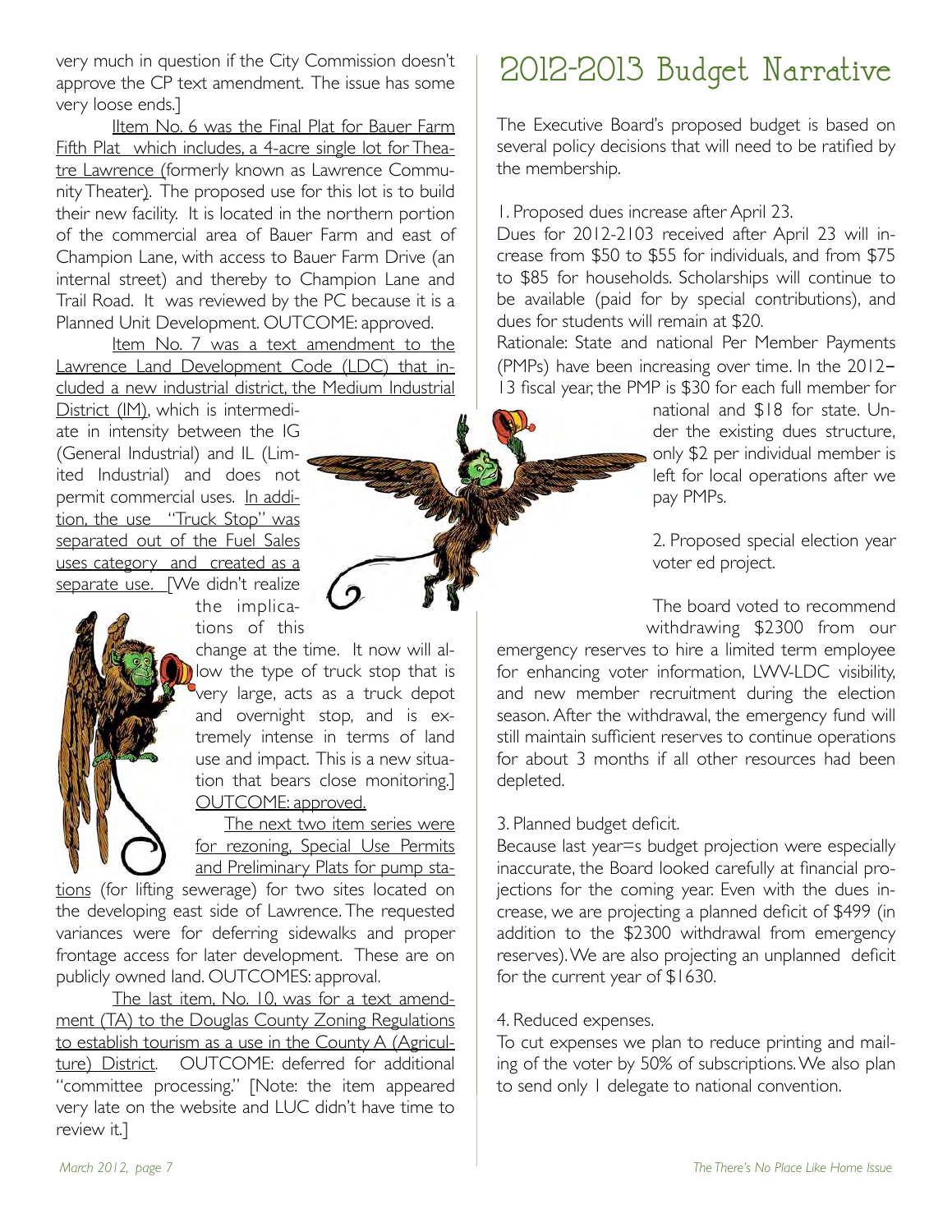| STATEMENT OF ACCOUNTS (BALANCE SHEET)                                |                            |                              |                  |
|----------------------------------------------------------------------|----------------------------|------------------------------|------------------|
|                                                                      | 2011-2012<br><b>Budget</b> | <b>Fiscal</b><br><b>YTD*</b> | 2012-2013 budget |
| INCOME                                                               |                            |                              |                  |
| <b>Total Contributions</b>                                           | \$2,631.00                 | \$1,505.00                   | \$1,500.00       |
| Dues                                                                 | \$4,600.00                 | \$2,895.00                   | \$4,200.00       |
| Interest from Money Market Fund                                      | \$30.00                    | \$12.84                      | \$5.00           |
| Fluker Luncheon fees net of expense **                               | \$0.00                     | \$565.86                     | \$0.00           |
| TOTAL INCOME                                                         |                            | \$7,261.00 \$4,978.70        | \$5,705.00       |
| <b>EXPENSES</b>                                                      |                            |                              |                  |
| Administration                                                       |                            |                              |                  |
| Postage                                                              |                            | \$103.80                     | \$150.00         |
| P.O. Box Rental                                                      |                            | \$46.00                      | \$48.00          |
| <b>Supplies</b>                                                      |                            | \$286.35                     | \$300.00         |
| <b>TOTAL ADMINISTRATION</b>                                          | \$200.00                   | \$436.15                     | \$498.00         |
| Meals & Hospitality                                                  |                            |                              | \$100.00         |
| <b>Annual Meeting</b>                                                |                            | \$286.35                     | \$300.00         |
| <b>TOTAL MEALS AND HOSPITALITY</b>                                   | \$150.00                   | \$53.37                      | \$100.00         |
| Membership                                                           |                            |                              |                  |
| Directory                                                            |                            | \$159.54                     | \$170.00         |
| Administration                                                       |                            | \$79.75                      | \$80.00          |
| <b>MEMBERSHIP TOTAL</b>                                              | \$150.00                   | \$239.29                     | \$250.00         |
|                                                                      |                            |                              |                  |
| <b>VOTER</b>                                                         |                            |                              |                  |
| <b>Bulk Mail Account</b>                                             |                            | \$252.87                     | \$350.00         |
| Printing                                                             |                            | \$1,140.49                   | \$650.00         |
| Postal seals                                                         |                            | \$73.03                      | \$35.00          |
| <b>Bulk Permit</b>                                                   |                            | \$190.00                     | \$0.00           |
| <b>VOTER TOTAL</b>                                                   |                            | \$1,600.00 \$1,656.39        | \$1,035.00       |
|                                                                      |                            |                              |                  |
| State and National Leagues PMPs (Per Member Payments)***             |                            |                              |                  |
| LWVK PMP-paid from general fund                                      | \$1,521.00                 | \$1,521.00                   | \$1,521.00       |
| LWVUS PMP-paid from general fund                                     | \$1,380.00                 | \$1,747.80                   | \$1,500.00       |
| <b>PMP TOTAL</b>                                                     |                            | \$2,901.00 \$3,268.80        | \$3,021.00       |
| Expenses for State/National Mtgs.                                    |                            |                              |                  |
| <b>State Council</b>                                                 | \$260.00                   | \$188.23                     | \$200.00         |
| <b>National Convention</b>                                           | \$2,000.00                 | \$0.00                       | \$1,000.00       |
| <b>MEETING EXPENSE TOTAL</b>                                         | \$2,260.00                 | \$188.23                     | \$1,200.00       |
|                                                                      |                            |                              |                  |
| Voter Service                                                        |                            |                              |                  |
| <b>Voter Guides</b>                                                  |                            | \$87.90                      | \$100.00         |
| Special project contractor****                                       |                            |                              | \$2,300.00       |
| <b>TOTAL VOTER SERVICE</b>                                           | \$0.00                     | \$87.90                      | \$2,400.00       |
|                                                                      |                            |                              |                  |
| <b>TOTAL EXPENSE</b>                                                 |                            | \$7,261.00 \$5,780.33        | \$8,504.00       |
|                                                                      |                            |                              |                  |
| <b>NET INCOME</b>                                                    | \$0.00                     | $-$801.63$                   | -\$2,799.00      |
|                                                                      |                            | \$801.63                     | \$499.00         |
| Transfer from operating fund<br>Transfer from emergency reserves**** |                            |                              | \$2,300.00       |
| <b>NET INCOME PLUS TRANSFERS FROM RESERVES</b>                       | \$0.00                     | \$0.00                       | \$0.00           |

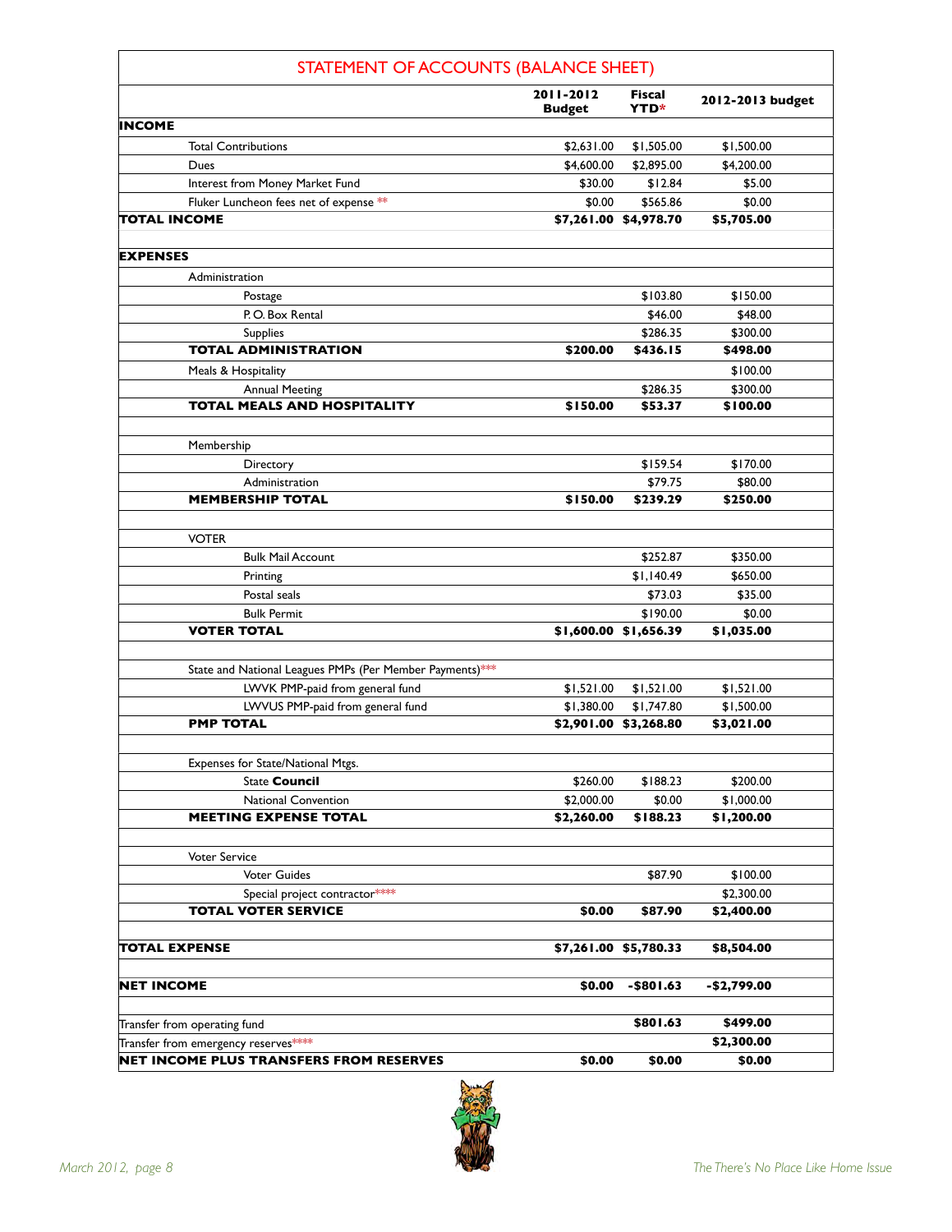| STATEMENT OF FINANCIAL POSITION (NET WORTH)                                                                 |                        |                             |       |
|-------------------------------------------------------------------------------------------------------------|------------------------|-----------------------------|-------|
| <b>FUNGIBLE ACCOUNTS</b>                                                                                    |                        |                             |       |
| <b>OPERATING FUND</b>                                                                                       |                        |                             |       |
| Beginning of period balance                                                                                 | \$2,738.82             | \$1,108.81                  | ***** |
| less net transfer for operation expenses                                                                    | $-$ \$801.63           | $-$ \$499.00                |       |
| erratum                                                                                                     | $-$ \$73.77            |                             |       |
| End of period balance                                                                                       | \$1,863.42             | \$609.81                    |       |
| <b>EMERGENCY RESERVES</b>                                                                                   |                        |                             |       |
| Beginning of period balance                                                                                 | \$4,384.20             | \$4,397.04                  |       |
| less net transfer for operation expenses                                                                    |                        | $-$ \$2,300.00              |       |
| plus interest received                                                                                      | \$12.84                | \$6.00                      |       |
| End of period balance                                                                                       | \$4,397.04             | \$2,097.04                  |       |
| <b>RESTRICTED EDUCATION FUND</b>                                                                            |                        |                             |       |
| Beginning Balance                                                                                           | \$738.28               | \$250.48                    |       |
| Contributions to Education Fund                                                                             | \$1,260.00             | \$1,500.00                  |       |
| Per Member Payments to LWV-US***                                                                            | $-1,747.80 -1,521.00$  |                             |       |
| Per Member Payments to LWV-K                                                                                | \$0.00                 | \$0.00                      |       |
| <b>Ending balance</b>                                                                                       | \$250.48               | \$229.48                    |       |
|                                                                                                             |                        |                             |       |
| NET WORTH (FUNGIBLE ACCOUNTS ONLY)                                                                          |                        |                             |       |
| Beginning of period balance                                                                                 |                        | \$7,861.30 \$4,647.52       | ***** |
| plus contributions less transfers                                                                           | $-1,350.36 - 2,820.00$ |                             |       |
| End of period balance                                                                                       | \$6,510.94             | \$1,827.52                  |       |
| INTERNAL SUBACCOUNT: SCHOLARSHIP FUND                                                                       |                        |                             |       |
| Beginning of period balance                                                                                 | \$355.00               | \$195.00                    |       |
| plus contributions                                                                                          | \$190.00               | \$360.00                    |       |
| less scholarships allowed                                                                                   | $-$ \$350.00           | $-$ \$350.00                |       |
| End of period balance                                                                                       | \$195.00               | \$205.00                    |       |
|                                                                                                             |                        |                             |       |
| RESTRICTED SPECIFIED ACCOUNTS                                                                               |                        |                             |       |
| <b>STUCKY FUND</b>                                                                                          |                        |                             |       |
| The Stucky Fund expends \$750 for an annual scholarship.                                                    |                        |                             |       |
| Beginning Balance:                                                                                          | \$7,844.30             | \$7,116.10                  |       |
| Scholarship                                                                                                 | $-$ \$750.00           | $-$ \$750.00                |       |
| Interest earned                                                                                             | \$21.80                | \$20.00                     |       |
| <b>Ending Balance</b>                                                                                       | \$7,116.10             | \$6,386.10                  |       |
|                                                                                                             |                        |                             |       |
| <b>JUDICIARY ACCOUNT</b>                                                                                    |                        |                             |       |
| Beginning Balance                                                                                           | \$1,288.58             | \$1,088.58                  |       |
| Website Development                                                                                         |                        | $-$ \$200.00 $-$ \$1,088.00 |       |
| <b>Ending Balance</b>                                                                                       | \$1,088.58             | \$0.58                      |       |
| <b>NOTES:</b>                                                                                               |                        |                             |       |
| *The YTD column will be replaced with 12 month data on handout at annual meeting.                           |                        |                             |       |
| **Fluker luncheon fees have been collected but billing has not yet been received. The net will be near \$0. |                        |                             |       |
| ***When funds are available, half of the National PMP is paid from the Education Fund.                      |                        |                             |       |
| ****Proposal to use emergency reserves for special voter ed project                                         |                        |                             |       |
| *****Projected amounts will be replaced with actual April 1 2012 amount on handout at annual meeting.       |                        |                             |       |

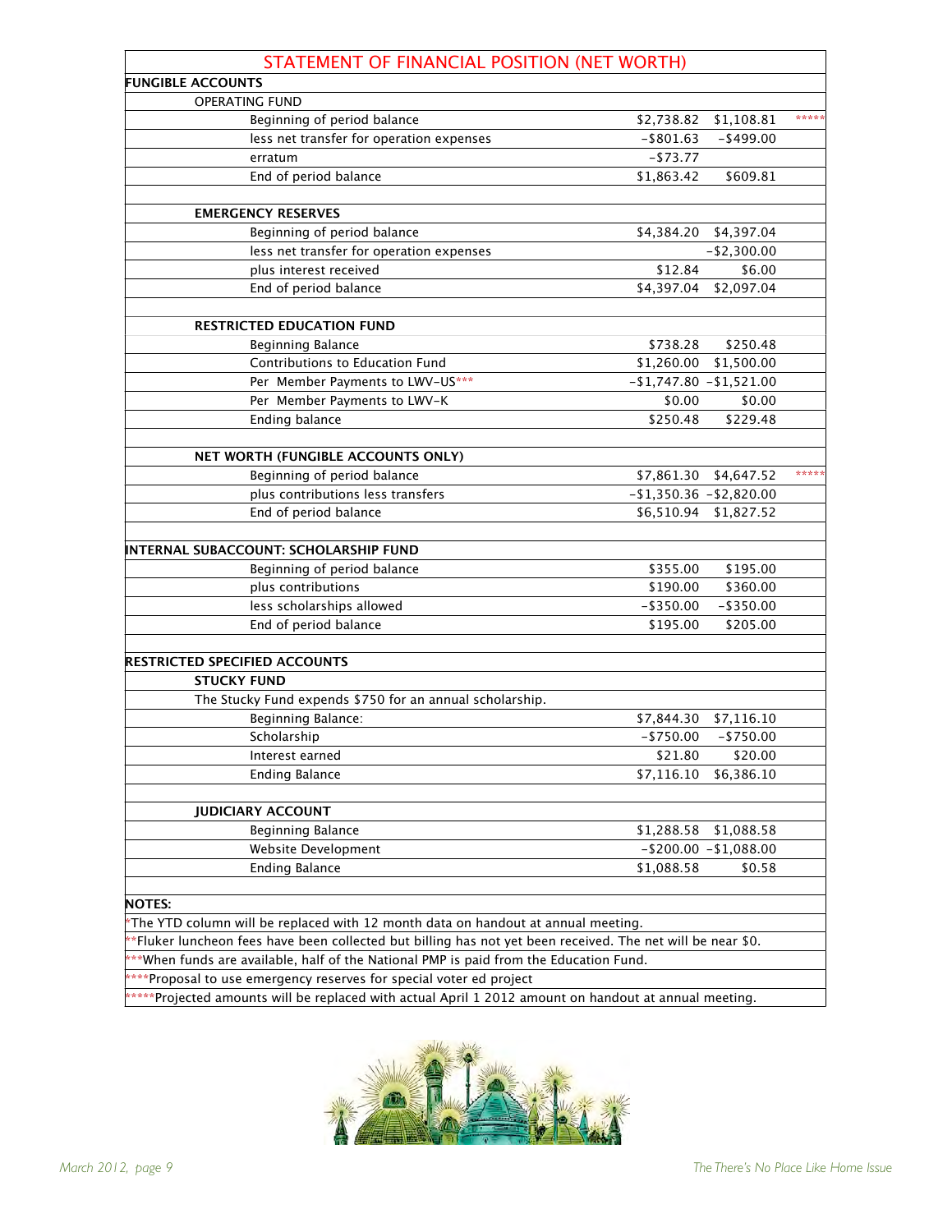#### **AD ASTRA – TO THE STARS** LEAGUE OF WOMEN VOTERS OF KANSAS STATE COUNCIL 2012

#### **REGISTRATION FORM**

Saturday¸ April 28, 2012 – 8:30 a.m. to 5:00 p.m.

Ramada Inn Convention Center 1616 W Crawford Salina, Kansas 67401 785-823-1739

| Name of League | or Member at Large                                                                                                                                                |  |
|----------------|-------------------------------------------------------------------------------------------------------------------------------------------------------------------|--|
| Number of:     |                                                                                                                                                                   |  |
| Vistors: \$50  | Voting Delegates (including Local LWV President), \$55 per person (includes<br>Continental breakfast, luncheon, all other snacks/beverages, and convention books) |  |
|                | Luncheon-only visitors: \$20 (no charge to hear the speaker only with no meal)                                                                                    |  |
|                | Total Amount Enclosed (Checks payable to LWV Kansas)                                                                                                              |  |
|                |                                                                                                                                                                   |  |

Delegates Registering

Maximum voting delegates allowed per League: Each League is allotted one voting delegate for every 15 members but may send as many members as it chooses.

| <b>Name</b> | <b>Address</b> | <b>Designation</b> |
|-------------|----------------|--------------------|
|             |                |                    |
|             |                |                    |
|             |                |                    |
|             |                |                    |
|             |                |                    |
|             |                |                    |
|             |                |                    |

#### Visitors Registration

| <b>Name</b> | <b>Address</b> | League |
|-------------|----------------|--------|
|             |                |        |
|             |                |        |
|             |                |        |
|             |                |        |
|             |                |        |

SEND REGISTRATION FORM WITH PAYMENT (checks payable to LWVK) by April 20, 2012 to:

Donita Michaelsen 1020 Scott Ave, Salina, Kansas 67401

Address registration questions to Lori Trow at ltrow@marykay.com or Carla Strand at carla\_strand@yahoo.com

When making overnight room reservations for April 27, 2012, please ask for the League of Women Voters of Kansas Guest room rate of \$69.00 plux tax. Salina Ramada Convention Center 785-823-1739

Refunds to local Leagues are available only for meals and only when a registered delegate cannot attend due to illness and when the Convention financial records show an excess of funds after expenditures.